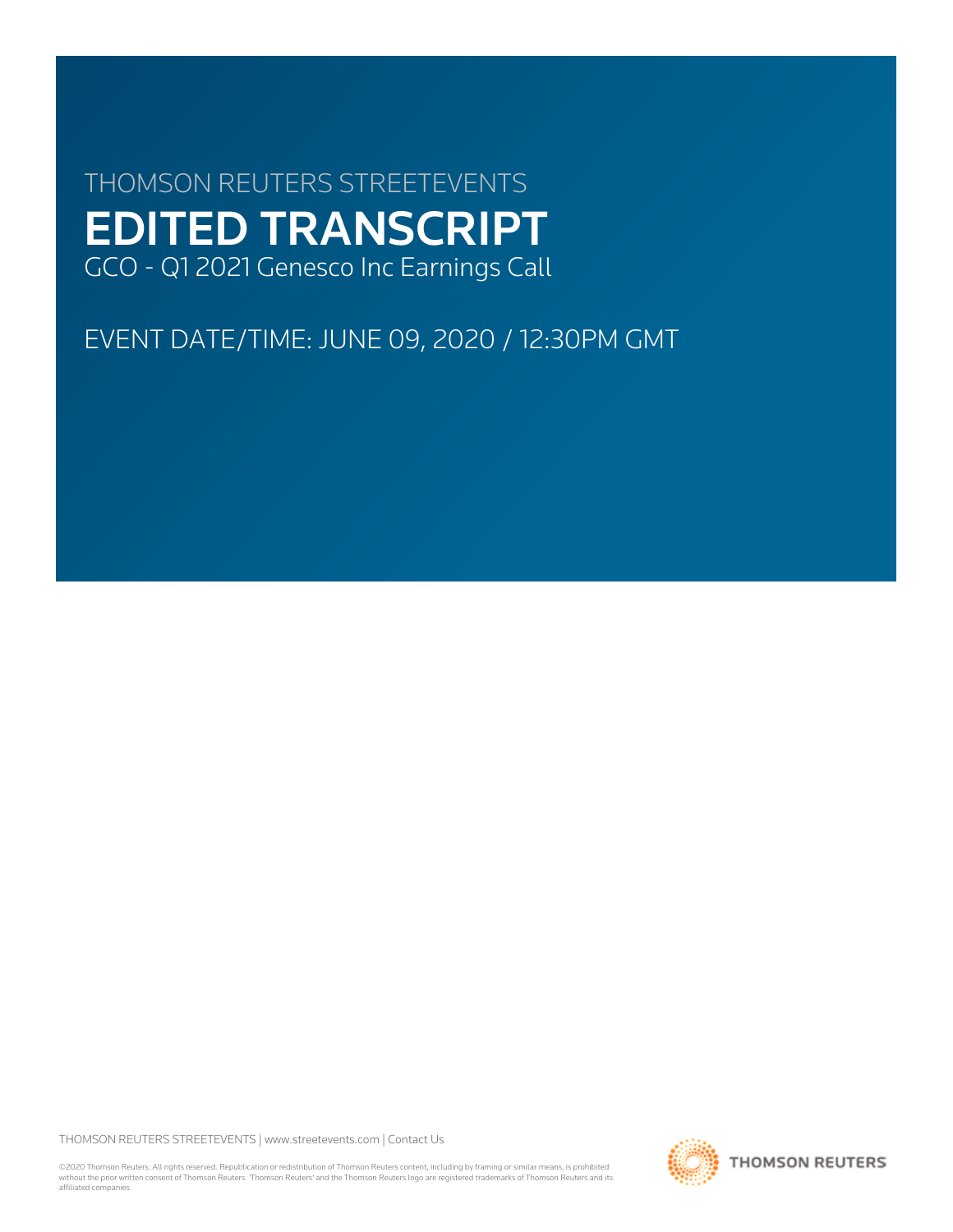## **CORPORATE PARTICIPANTS**

**[David Slater](#page-1-0)** Genesco Inc. - VP of Financial Planning & Analysis and IR **[Melvin G. Tucker](#page-4-0)** Genesco Inc. - Senior VP of Finance & CFO **[Mimi Eckel Vaughn](#page-1-1)** Genesco Inc. - CEO, President & Director

## **CONFERENCE CALL PARTICIPANTS**

**[Janine M. Stichter](#page-7-0)** Jefferies LLC, Research Division - Equity Analyst **[Jonathan Robert Komp](#page-11-0)** Robert W. Baird & Co. Incorporated, Research Division - Senior Research Analyst **[Mitchel John Kummetz](#page-8-0)** Pivotal Research Group LLC - Senior Analyst of Footwear, Apparel Vendors and Retailers **[Samuel Marc Poser](#page-10-0)** Susquehanna Financial Group, LLLP, Research Division - Senior Analyst **[Steven Louis Marotta](#page-6-0)** CL King & Associates, Inc., Research Division - MD & Director of Research

## **PRESENTATION**

## **Operator**

<span id="page-1-0"></span>Good day, everyone, and welcome to the Genesco First Quarter Fiscal 2021 Conference Call. Just as a reminder, today's call is being recorded. I would now like to turn the call over to Dave Slater, Vice President of FP&A and Investor Relations. Please go ahead, sir.

## **David Slater** - Genesco Inc. - VP of Financial Planning & Analysis and IR

Thank you, Savannah, and good morning, everyone, and thank you for joining us this morning to discuss our first quarter fiscal 2021 results. With me on the call today are Mimi Vaughn, our President and Chief Executive Officer; and Mel Tucker, our Chief Financial Officer.

Participants on the call expect to make forward-looking statements. These statements reflect the participants' expectations as of today, but actual results could be different. Genesco refers you to this morning's earning release and the company's SEC filings, including the most recent 10-K filing, for some of the factors that could cause differences from expectations reflected in the forward-looking statements made during the call today.

Participants also expect to refer to certain adjusted financial measures during the call. All non-GAAP financial measures referred to in the prepared remarks are reconciled to their GAAP counterparts in the attachments to this morning's press release and in the schedules available on the company's home page under Investor Relations in the quarterly earnings section.

<span id="page-1-1"></span>I want to remind everyone we have posted a presentation summarizing our results that is accessible on our website. Now I'd like to turn it over to Mimi.

## **Mimi Eckel Vaughn** - Genesco Inc. - CEO, President & Director

Thank you, Dave. Good morning, everyone, and thank you for joining us today. We hope each of you and your families are doing well and staying healthy. Much has changed in the world since we last spoke a few months ago as the COVID-19 pandemic has challenged Genesco and others in so many ways. And as we strive to protect our people, our customers and our businesses.

Before we begin, I'd like to thank the Genesco team for the incredible tenacity and resilience you have demonstrated during these extraordinary times. Throughout the crisis, our people have been resourceful and effective, working to best navigate our business through this pandemic.

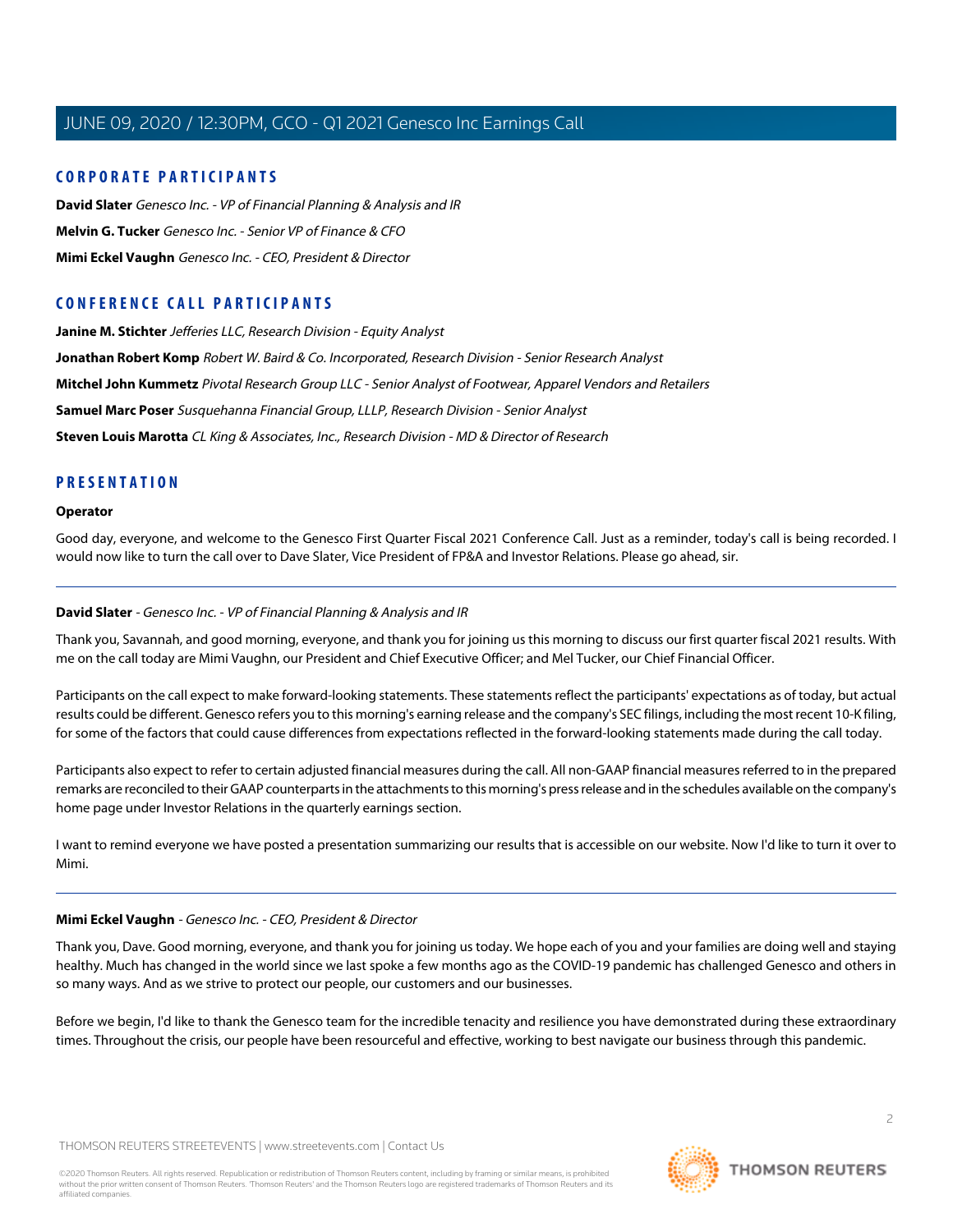Our company began fiscal '21 with positive momentum, following 11 consecutive quarters of comp sales growth. Thanks to the work we did last year, creating a footwear focused company and building on the turnaround and profitability that began in fiscal '19, we entered the pandemic in a position of strength.

Each of our businesses has a strong strategic position, grounded in a deep and constantly evolving understanding of the customer it serves. The strength of our concepts and the competitive advantages we've built into leadership positions over time were evident, as our customers actively sought to engage with us online, while our stores were closed and as they have enthusiastically returned to our physical locations as we have reopened our stores.

Going back to where we left off at our fourth quarter call, the impact from COVID-19, at the time, was limited to some softness in-store traffic, primarily in tourist destinations in both the U.K. and North America and in airport stores. The situation changed quickly as the number of reported cases rapidly increased, resulting in the President declaring a national emergency in many states requiring nonessential businesses to close and individuals to shelter at home.

To safeguard the health of our employees and customers and with their well-being foremost in our minds, we made the decision to temporarily close all North American stores beginning on March 18 and all U.K. locations beginning on March 23. We also closed our headquarters buildings in Nashville, Montreal and Scotland and began working remotely at that time. With our principal source of revenue interrupted, we quickly went to work and took dramatic and swift actions to drive e-commerce, our remaining source of revenue and to preserve liquidity and financial flexibility.

We've more than doubled our e-com business over the last 5 years, thanks to a variety of investments. We've had a real focus on mobile. We've made our website experiences better for navigation and checkout and we've invested in distribution center expansions with dedicated e-commerce fulfillment among many other investments. We've been able to capitalize on these investments, driving significant gains in our digital business during the pandemic.

In mid-March, we began executing specific actions to further drive e-com sales and enhance communications with our customers while stores were closed. We increased online advertising spend above the increase we already planned, investing in marketing channels that have historically had higher conversion rates. In addition, we strategically revised our social and other digital campaigns to reflect comfort, creativity and at home messaging, while intentionally featuring lifestyle supporting social distancing. User-generated content, positive messaging and creative campaigns, reflecting quarantines resonated especially well with our teen and used customers.

So we did experience a brief slowdown in digital sales from mid-to-late March as consumers stocked up on food and other necessities to weather a prolonged home confinement, trends picked back up in early April and continue to accelerate week over week, resulting in triple-digit e-commerce gains for the month and at almost 65% comp gain for the quarter. Close to 90% of Journeys e-com traffic came in over mobile with a 65% conversion increase. Schuh's advanced digital capabilities benefited it greatly as well as there have been days when e-com sales alone have been higher than last year's stores plus e-com sales combined. What's most exciting is the number of new visitors to our sites, representing nearly 50% of traffic in Q1.

Not only are we attracting new customers and expanding our online shopper base, but we are also converting traditional in-store customers to digital buyers. In May, e-commerce sales increased considerably above April substantial levels, and we posted a 300-plus percent comp increase even as our stores were reopening. April delivered all-time records for e-com shipments. And in May, we broke those records again. Our ability to process these volumes was made possible by the hard work of our DC teams and the investments we've made in enhancing our fulfillment capabilities.

As pleased as we've been with e-com, the loss of store sales presented a tremendous economic challenge for our business. As such, the next area of significant focus was inventory. Knowing our stores would be closed for several weeks, our highly skilled and experienced merchant and product teams quickly turned to reducing any seasonal product they could, given a shorter spring/summer selling season, pushing out orders for core product that would be needed later and canceling select fall/winter merchandise orders that we anticipated wouldn't be needed. This was a very complicated undertaking, and our genuine thanks goes out to our teams and our fantastic vendor and factory partners who have not only extended

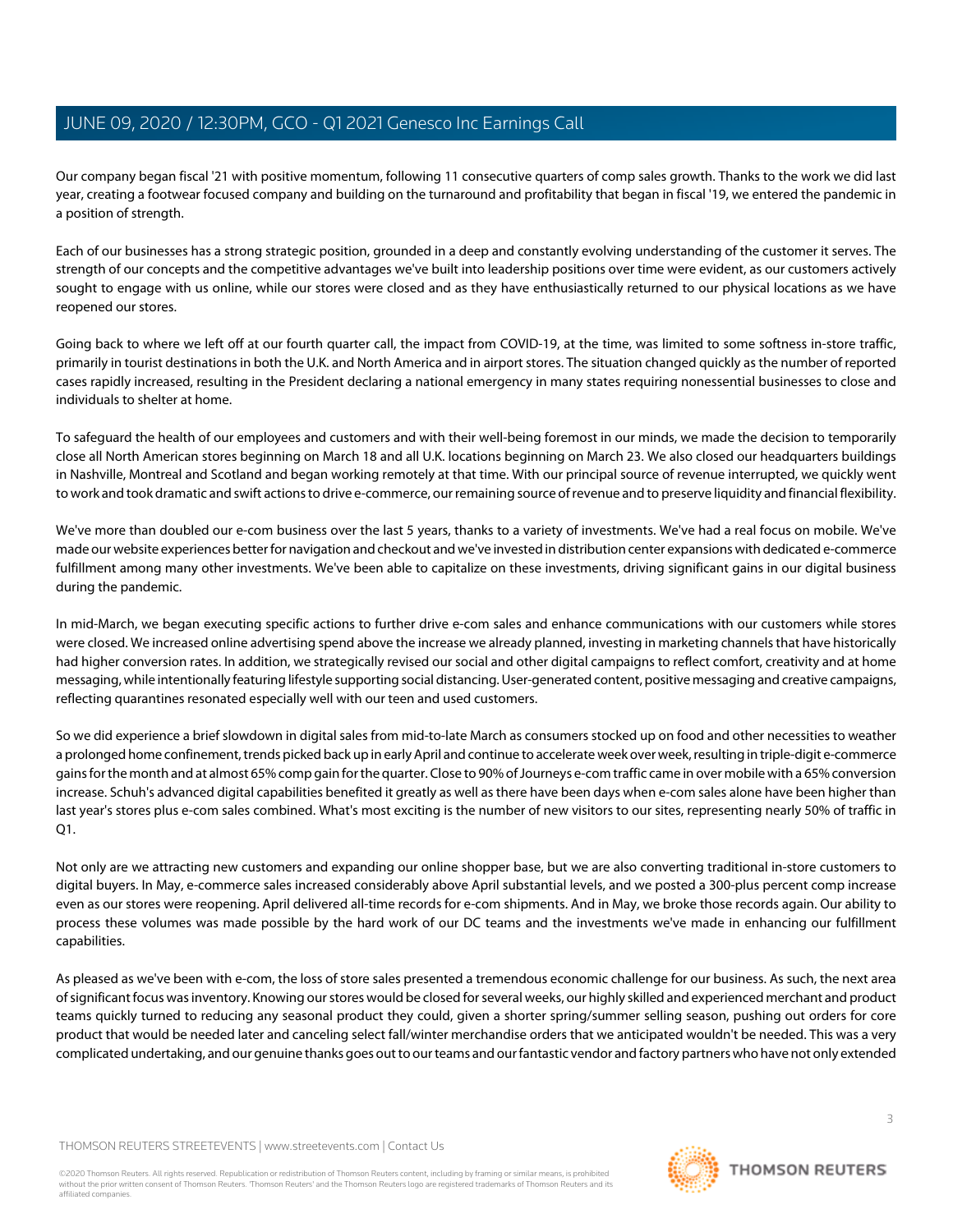us additional payment terms, but also, as they always have over the years, work collaboratively and productively with us to adjust inventory levels to the reduced demand.

As a result, inventory at the end of Q1 was up only 6% on a significant reduction in sales from store closures, and we have reduced receipts by several hundred million dollars going forward. The increase at quarter's end was largely at Journeys, representing fresh products that should sell-through as stores reopen.

Our attention turned also to managing expenses, tightening capital and controlling cash outflows. We made the decision to reduce our workforce by 90% across our stores, corporate offices and distribution and call centers largely through extensive furloughs. We chose furloughs to give employees the confidence they were still employed by us and to facilitate a faster ramp-up when stores reopened.

In addition, we implemented salary reductions for me, our executive team and select employees, while our Board volunteered to forego their cash compensation during this difficult period. As a result of these and other decisive and some difficult actions across our P&L, we reduced expenses by 20% during the quarter.

At the same time, we've had productive conversations with our landlord partners regarding rent relief while stores were closed, along with discussions about rent structures as stores reopen, given our need for more flexibility due to the significant uncertainty ahead. Finally, we cut capital spending by more than 50% for the coming year. We're moving forward with planned inventory -- planned investments in digital and omnichannel strategic projects such as (inaudible) and distribution center upgrades, which are vital to further building our capabilities, but we've halted other spending mostly associated with new real estate projects.

While we started the crisis in a positive cash position to ensure we had adequate liquidity, we borrowed a little over \$200 million from our existing credit facilities and recently secured additional availability, which Mel will discuss. We managed cash burn very well and at quarter's end, had \$239 million of cash, including these borrowings, thanks to the extensive efforts I've described across the company and our treatment of payables and rent.

Overall, we remain confident we're taking the necessary steps and working actively to maintain the cash position needed to navigate this pandemic. On May 1, we shifted our focus, and we're excited to quickly begin reopening stores and welcoming customers back to serve them in our physical locations. We're operating at reduced hours, adhering to CDC and other government and health authority guidelines, where state and local officials have allowed malls to operate.

As of today, we have opened more than 900 Journeys stores and more than 80 J&M stores, close to 1,000 stores in total. More than 70% of our stores are now open in North America and 2/3 of our fleet is open in total. The health and well-being of our employees and customers remains our absolute priority and our special task force teams have worked tirelessly to ensure the appropriate safety procedures and equipment are in place for our stores and headquarters. All stores are operating under enhanced measures, including Requiring our employees to wear masks; providing hand sanitizer in multiple locations throughout the store; implementing enhanced cleaning and sanitation protocols; reconfiguring sales floors to promote physical distancing; and modifying employee and customer interactions to limit contact.

We will continue to reopen stores in a phased approach and where we believe we can work carefully under our enhanced measures to ensure the safety and the health of our people and customers. With the visibility we currently have, we're anticipating reopening close to 85% of our stores on both sides of the Atlantic by the end of June and almost all stores by the end of July. For the Journeys stores we've reopened, not surprisingly, we've experienced lower traffic, double-digit decreases compared to last year. Journeys, however, has been able to more than offset this headwind through significantly higher conversion and higher transaction size, comping nicely positive to last year so far in the stores that are open.

Women's and kids sales have been especially robust, and we've seen families shopping together to satisfy pent-up demand. All in all, we're very encouraged by Journeys' store performance post reopening. We've always known the Journeys' customer enjoys the store experience and the exceptional service they receive in person, and it's been tremendous to see the strength of the Journeys brand draw shoppers back in. To have opened as many stores as quickly as Journeys' has done, is a real testament to its operational abilities and sales have benefited from this first-mover advantage.

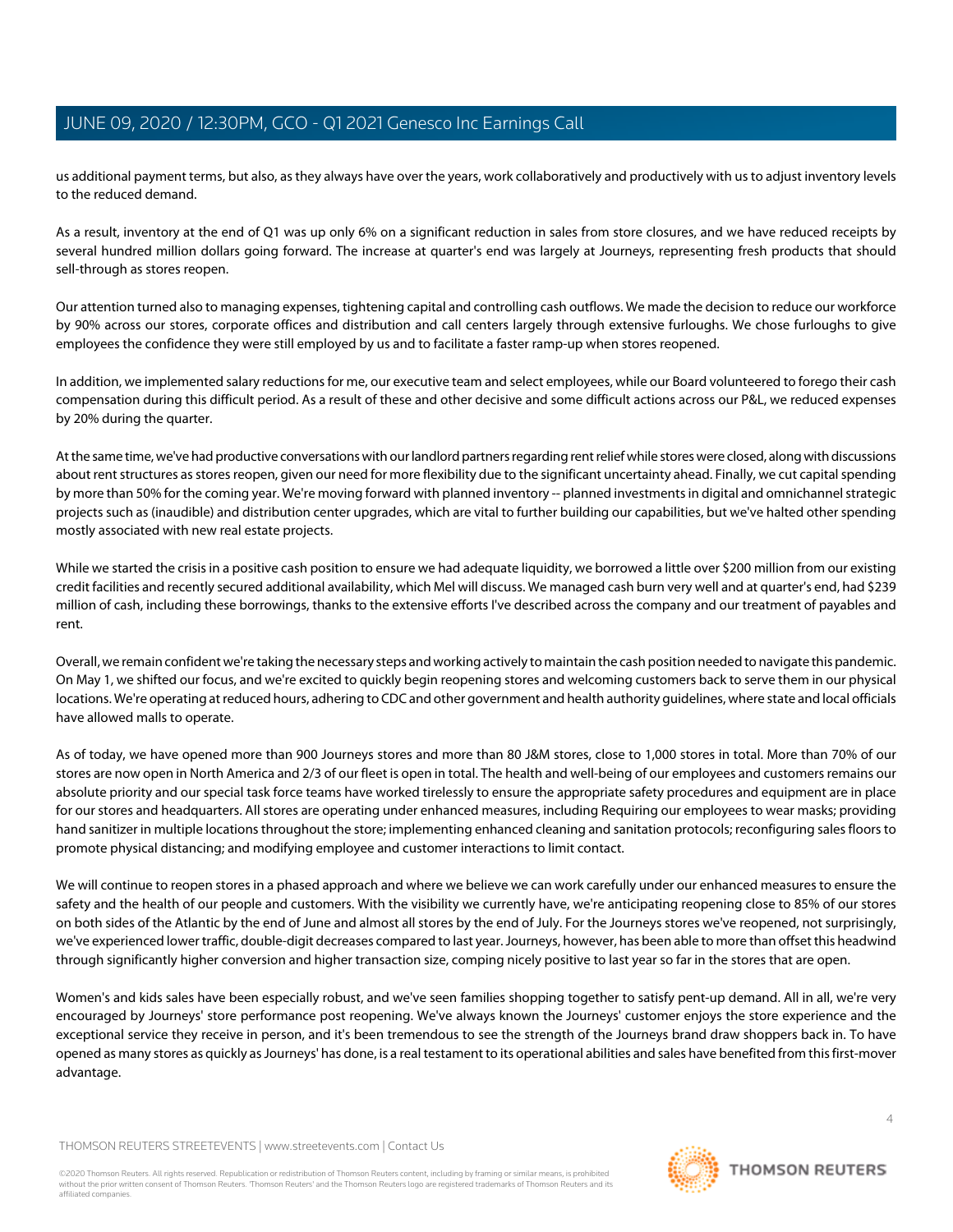Conversion at the reopen Johnston & Murphy stores has also been much higher, but traffic has been slow, substantially slower than we've seen at Journeys. While traffic and sales have been improving each week, we believe the return to pre-virus levels will take some time, as the J&M customer has remained largely on the sidelines due to the economic uncertainty brought on by the pandemic.

Reopen store sales have been running at less than half of last year's level so far. And while J&M, historically, enjoys a larger penetration of e-commerce sales, the gains during the quarantine have not been as pronounced as we've seen in our teen and used businesses. As was the case prior to the pandemic, casual footwear and apparel continued to drive J&M sales, as working from home and sheltering in place has temporarily reduced the need for dressier product.

With respect to Schuh, it's too early for a read since only a few stores have been open for a few days. The U.K. has been slower to open than the U.S. and is opening with a greater number of restrictions. June 15 is a key date when England allows stores to reopen, and we expect to have over 2/3 of our fleet up and running then. With best-in-class e-commerce capabilities, Schuh has been the most successful of our businesses, capturing some of the lost store sales over the past 2 plus months, albeit through heavy promotional activity to match the U.K. competition. Like Journeys, women's and kids sales have been most brisk.

So it's important to note that we believe sales in May, typically a low volume month for us, are benefiting from a number of special factors, including pent-up demand, less competition, while many stores remain closed, more free time as consumers are home during the week with kids out of school, and consumer pending -- spending power, which has been bolstered by stimulus money and enhanced unemployment benefits. We've also opened in areas least affected by the virus, so we will see where sales normalize once all stores are open.

Regardless of the near-term volatility we may experience in the coming months, we remain confident in the strategic positioning of our businesses for the longer term. We aspire to create and curate leading footwear brands and to be the destination for our consumer favorite fashion footwear. Both Journeys and Schuh as houses of brands have demonstrated their vast consumer appeal during this crisis. J&M, along with Levi's and our other Licensed Brands, have unique and rich histories and their longer-term success lies with the loyal customer bases they've built up over the years. There will be opportunities that arise out of this chaos and the retail consolidation that is following and our businesses are very well positioned to capitalize on them.

I began and would like to end my remarks today, thanking our extraordinary team of people for their diligent efforts and perseverance, especially those who've been on the front lines in our stores and distribution centers. Tons of great adversity like these highlight our greatest asset, our talented, experienced and highly committed people who adapted quickly and with ingenuity and creativity are meeting the many challenges we face. This has made all the difference for our company and has been inspiring to see unfold. Genesco team, I'm so proud of all that you've accomplished.

At the same time, we've made a real effort to take care of our community through activities like Journeys' involvement in the Tennessee Emergency Management Agencies COVID-19 response, J&M's donation of thousands of masks to the local community resource center; the Schuh Trust's GBP 3 million donation to the National Emergencies Trust; and the National Health Services charities and License brands shoe donation to local schools, health care workers and Soles4Souls. Our thanks also to our partners around the world who have extended great support to us.

<span id="page-4-0"></span>And finally, during this time of pain and anguish in our country, all of us at Genesco stand with those fighting for the causes of equality and racial justice, and we call on us all to help heal the decisiveness and to make progress in our communities. And with that, I'll turn the call over to Mel to give more insight into our performance and our financials.

## **Melvin G. Tucker** - Genesco Inc. - Senior VP of Finance & CFO

Thanks, Mimi. We are certainly in unprecedented times. But I also couldn't be more proud of how the Genesco team members are conducting themselves in this very challenging environment. Little did we know during our prior earnings call on March 12, what lie ahead of us. Fortunately, Genesco entered the COVID-19 global pandemic in a position of financial strength with \$81 million in cash at the start of the year and no North American borrowings.

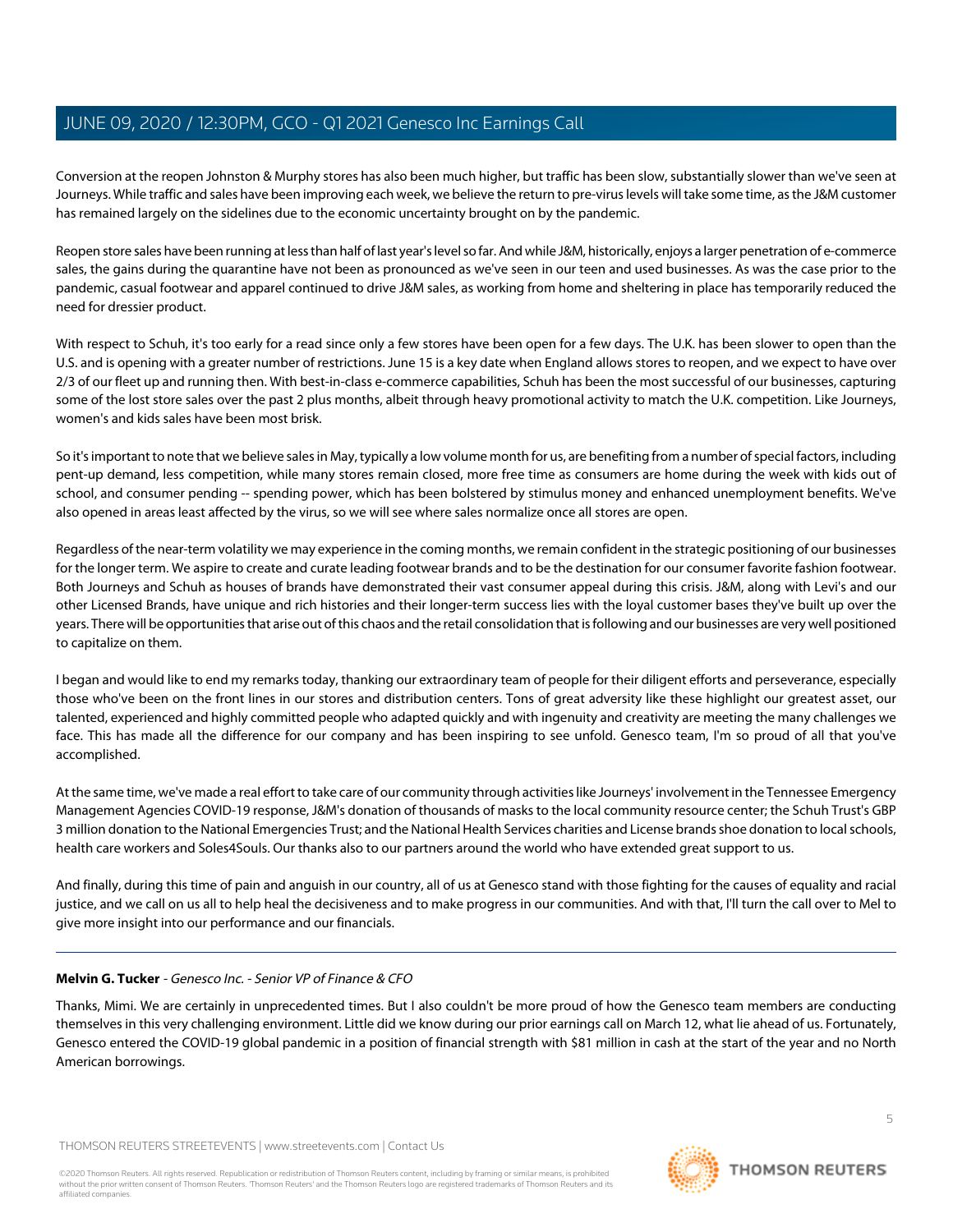During the first quarter, we used \$45 million to fund operating losses and for working capital purposes and spent \$7 million on capital projects. We borrowed \$208 million, leaving us with \$239 million in cash on hand at quarter end, benefiting from our treatment of payables and rent. To accomplish this, we strengthened our financial position by drawing upon existing lines of credit in the U.S. and U.K., extending payment terms and managing inventory by reducing future receipts by over \$300 million at cost. We carefully scrutinize all operating expenses, eliminating all nonessential spend. Planned capital expenditures for this year were reduced by approximately \$35 million with our expected spend now roughly at \$30 million. We actively modeled multiple potential scenarios surrounding the length of store closures as well as various levels of sales performance once our stores reopened.

Further, we evaluated our cash burn rate under each scenario, given the uncertainty surrounding the reopening and recovery of the economy to ensure we had ample liquidity. In order to further reinforce our balance sheet this month, we amended our ABL lending agreement, increasing the facility from \$275 million to up to \$350 million of borrowing capacity. With these improvements to our capital structure, we are even better positioned to navigate these turbulent times, and we do have options for additional liquidity should we need it.

Turning to the results from the first quarter. Given that stores were closed for the back half of the quarter, including the lead up to the Easter holiday, net sales were down 44%. This precipitous drop in revenue led to an adjusted loss from continuing operations of \$51.4 million or \$3.65 per share compared to adjusted earnings of \$5.9 million last year or \$0.33 per share in what is typically a lower volume quarter.

Q1 consolidated revenue was \$279 million compared to \$496 million last year, driven by store closures, lower wholesale revenue, lower foreign currency exchange rates, all set partially by digital comp growth of 64%. We did not provide overall store comp results in Q1, as our comp policy removes any stores that are closed for 7 consecutive days, and therefore, we feel that overall sales is a more meaningful metric.

By division, overall sales were down 48% at Journeys, 39% at Schuh and 48% at J&M. While Licensed Brands, overall sales were up 21% due to the Togast acquisition. Moving to margin. In total, consolidated gross margin decreased 640 basis points to 43%. Higher shipping and warehouse expense, driven by large increases in e-commerce accounted for 260 basis points of this decrease and affected all of our businesses. Schuh's gross margin, which was down 1,230 basis points was impacted the most due to a significant e-com business and a higher proportion of cell product, given the heavily promotional environment in the U K. J&M's gross margin also decreased due to increased markdown activity and was down 320 basis points. Journeys' wasn't very promotional, but gross margins decreased 400 basis points due to higher e-com expense plus an increase in inventory reserves.

Adjusted SG&A expense came in at \$190 million, a 20% reduction in dollars compared to last year because of the proactive steps we took at the onset of the pandemic. A significant amount of savings resulted from the reduction in store selling salaries and wages in our corporate areas from the furloughs and salary reductions. Compensation expense also benefited from employee retention credits related to the Cares Act in the U.S. as well as government relief provided in the U.K. and Canada.

Rent expense was lower in Q1, driven in part by property tax relief in the U.K. and the true-up of excess rents not likely to be incurred in fiscal '21. Bull contract rent is included in our expenses per accounting requirements as we continue to negotiate with our landlords. For the quarter, there was no bonus expense compared to a meaningful amount due to a strong Q1 last year. To add all this up, the first quarter's adjusted operating loss was \$69.5 million versus operating income of \$8.4 million last year. We fully impaired Schuh's goodwill related to the acquisition and partially impaired other trade names during the first quarter. These noncash charges are included in GAAP earnings, but removed from non-GAAP results. Our adjusted non-GAAP tax rate for the first quarter was 27%.

Turning to the balance sheet. Overall, Q1 inventory was \$392 million, a 6% increase or \$24 million over last year on quarterly sales that were down 44%. Journeys' inventory growth is the primary driver of the increase, up 14%. We see very little risk here as most of this inventory is core product. At Schuh, on a constant currency basis, inventory was down 11%. J&M's inventory was down 8%. At the end of May , overall inventory was down 10% to last year, thanks to the demand we've experienced since our stores reopened in May's strong e-commerce results.

Due to the continued uncertainty, we are not providing guidance, but we'll provide some thoughts on Q2 given our view at this time. Based upon the assumption that the opening schedule unfolds, as Mimi described and that schools begin to open as usual in August, we expect that overall sales in Q2 should be higher than Q1.

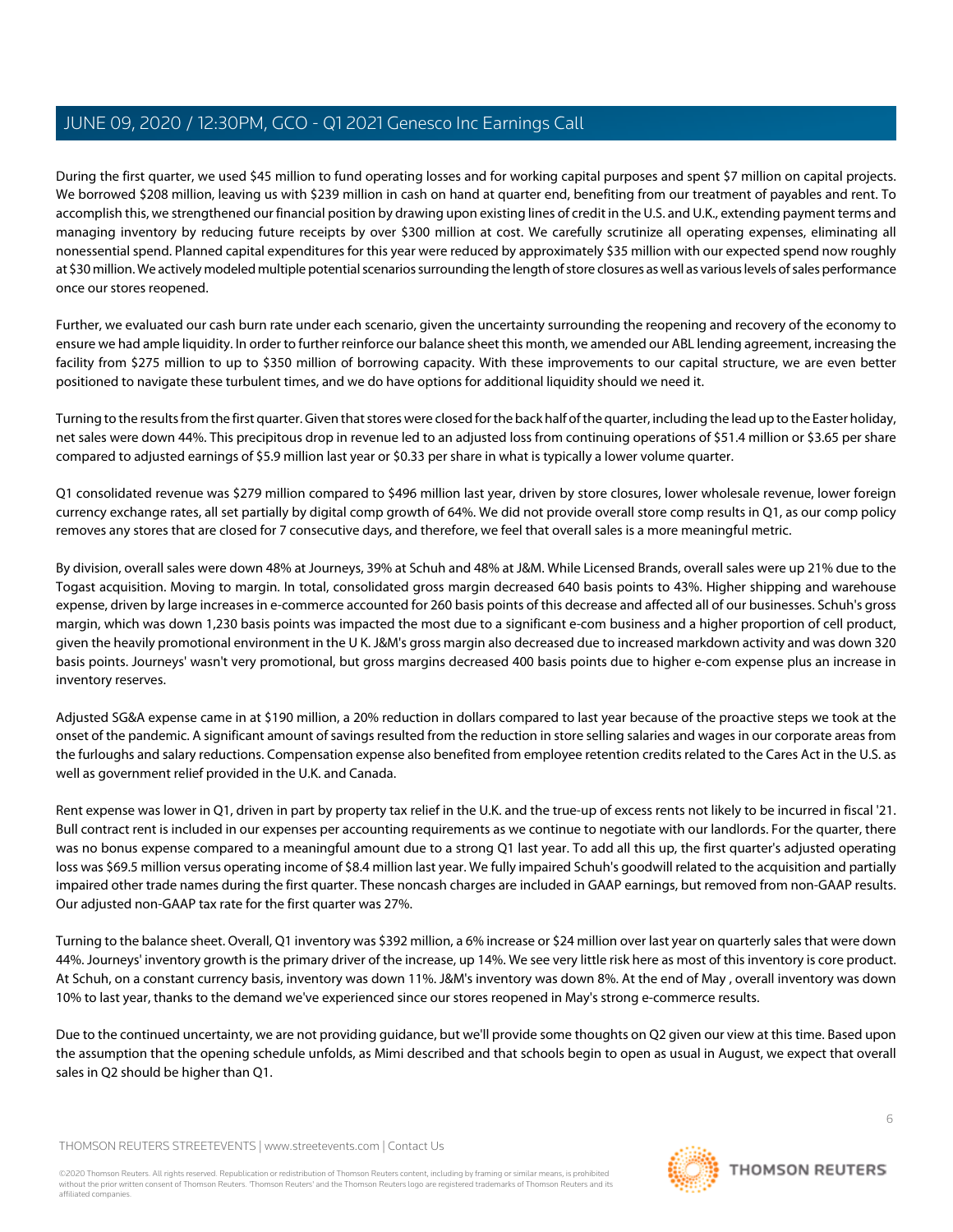Our e-commerce business is off to a good start in May. But as more stores reopen, we would expect this strong performance to moderate. In Q2, we expect gross margin rates to be lower than Q1, with continued prior from higher shipping and warehouse expense from the higher e-commerce sales, a heavier promotional environment and potential additional inventory reserves.

SG&A dollars in Q2 will be closer to the Q1 levels than the levels in Q2 last year, but could vary depending upon our reopening cadence and store volumes. We expect to benefit from the same savings actions we did in Q1, but with some higher costs due to higher variable expense from operating stores. We anticipate burning a good deal more cash in Q2 as the payables with extended terms come to -- come due, which will bring down our cash balance.

Our wholesale customers have been -- begun paying their pass to invoices, which should add somewhat to cash, and we look forward to the remaining outstanding accounts catching up. We are planning inventory conservatively, but we will adjust accordingly as visibility increases. The annual tax rate is expected to be approximately 28%.

In conclusion, I would like to thank our teams for their quick response and diligent efforts put forth in managing inventory, capital and SG&A, which has enabled us to maximize our liquidity as we successfully navigate these most challenging times. As we all endure this trying stretch together, we would like to wish everyone's safety and good health. This concludes our prepared remarks. At this time, I would like to turn the call back over to the operator for questions.

## **QUESTIONS AND ANSWERS**

## **Operator**

<span id="page-6-0"></span>(Operator Instructions) And we will take our first question from Steve Marotta with CL King & Associates.

## **Steven Louis Marotta** - CL King & Associates, Inc., Research Division - MD & Director of Research

I have two questions. The first is, can you talk a little bit about the e-commerce activity in markets that have been reopened. And clearly, there's a balance of your stores that haven't reopened yet, and I assume that e-commerce is strong in those. But how is the e-commerce activity, specifically in markets that have been reopened, say, in the second or third week?

## **Mimi Eckel Vaughn** - Genesco Inc. - CEO, President & Director

Great. Steve, good to talk to you. Hope you are doing well. We were really satisfied with the way that our e-comm performed over the course of the first quarter. At the end of March, consumers were shopping only the stock up for the quarantine. But in April, our digital sales began to pick up pretty robustly. They grew stronger each week of April and just exploded at the end of the month. There definitely was the impact of stimulus money on our e-comm sales. That was the only channel that was available for our consumers largely to purchase in, but that really robust activity carried into May. Recent bank account analysis says that the consumer spent half of their stimulus money in the first 10 days after getting it. It reminds us a lot of just tax money and tax refund money. It's a real jolt into the overall economy. And so it's definitely a combination of stimulus and less ability to shop in stores that drove the high e-comm volumes, but we took advantage of this. And look, we were able to process that volume, thanks to some of the investments that we've made and our DC staff's running and keeping the operations going. That stimulus money, because of its impact in May as we've reopened stores, the rising tide lifted both sales in stores and online. And so it's a little bit too early to tell definitively how e-commerce will settle out. We do expect that it's going to moderate from our plus hundreds of percent level, but the consumer really like the experience that they had shopping online. We converted a lot of consumers to shopping online, both who shopped in our stores before and we got a lot of new customers. And so I think that, that will bode well for higher levels of e-commerce going forward. We've been running at about a 20% level of growth, and that stepped up from our historical levels of 15%. And I imagine that going forward, it will be even stronger than that.

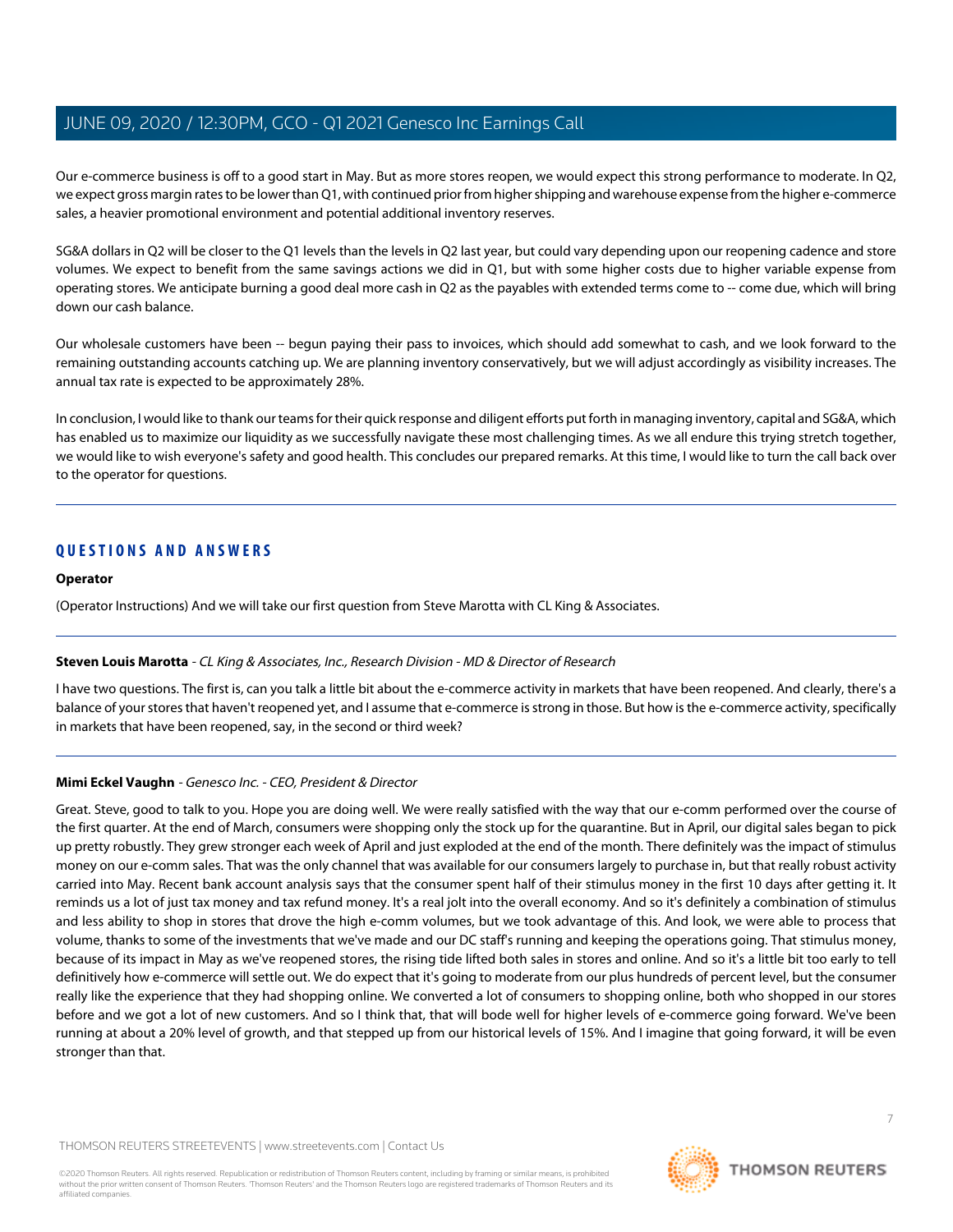## **Steven Louis Marotta** - CL King & Associates, Inc., Research Division - MD & Director of Research

That's helpful. And one of the impediments to converting the Journeys customers, as I recall in the past, has been the fact that there is a fairly large percentage that purchase in cash in the store. Can you remind us what that percentage was last year? Or what percentage of sales within Journeys stores were cash? And how you think that this endemic may affect that going forward? And then how you can convert some of those customers online?

## **Mimi Eckel Vaughn** - Genesco Inc. - CEO, President & Director

Yes. So you are right that you think about that team customer and you think about the way that they interact with us. A lot of times, they will be working in a part-time job, where they will get money from mom and dad or from their relatives and bring cash into the stores to buy their shoes. And we have seen in the past, about 30% of our overall sales being done in cash. And certainly, that wasn't an option during the time that our stores were closed. But interestingly, our team customers figured it out, whether they relied on debit card usage. We have enhanced the overall payment options that our customers can use online, whether it be PayPal, whether it be other ways to be able to pay in multiple segments. We adopted Klarna in the U.K. We adopted an Afterpay as the companies that we're using, even for Johnston & Murphy. And so there are more options for shopping online for the consumer. And we expect that, going forward, that the consumer may be more interested in things like contactless payments, which we have the ability to transact with in our stores. And payment is going to be just a really important place for -- focus for us, both online and in stores. And we have enhanced and will continue to enhance our options, so that the customer can interact with us however they like.

## **Operator**

<span id="page-7-0"></span>And we will take our next question from Janine Stichter from Jefferies.

## **Janine M. Stichter** - Jefferies LLC, Research Division - Equity Analyst

I just wanted to ask a little about inventory in the channel. It sounds like Journeys wasn't too promotional in the first quarter, but you're expecting that to heat up a bit in 2Q. Can you talk a little bit about what you're seeing just in terms of the inventory that's out there, competitors and how you think this might impact the promotional environment?

## **Mimi Eckel Vaughn** - Genesco Inc. - CEO, President & Director

Sure. Janine, good to talk to you. So interestingly, every one of our businesses had a different promotional posture during the pandemic. Journeys has started out being somewhat promotional online, but that was really just to match competitor discounting in the market. And I think that, that was a bit of a knee-jerk reaction that, out of the gate, a lot of people and brands who sell product that Journeys sell went to some pretty significant discounting early on. But that also came off pretty quickly and for the balance of the quarter. And then also in our store opened up, we haven't been especially promotional. And I think that the consumer certainly has an appetite for sale product. We've seen some of that. We have seen that there is a little bit more economic sensitivity than there has been in the past, clearly, because of everything that's happened. But we're not anticipating needing to promote extensively within Journeys in order to clear merchandise. I think you may have heard what Mel said is that our inventory, actually in May, since our stores have opened up so robustly and online continues to be strong, was down 10%. So we don't expect that we're going to have to promote in order to clear through our inventory.

There has been a difference between perhaps footwear and apparel. I think the consumer's appetite for footwear has been stronger. It's an easier purchase. I think that perhaps some consumers are still just a little bit more cautious trying on apparel, but we'll see. And I think that others who've reported on the footwear front have reported some pretty nice sales. So as long as sales move briskly and inventory doesn't become a backlog in the channel, we're going to respond to whatever we need to do to make sure that our inventory is rightsized. And we'll think creatively about hitting the right sets of price points to satisfy the consumer appetite for better value and better sales.

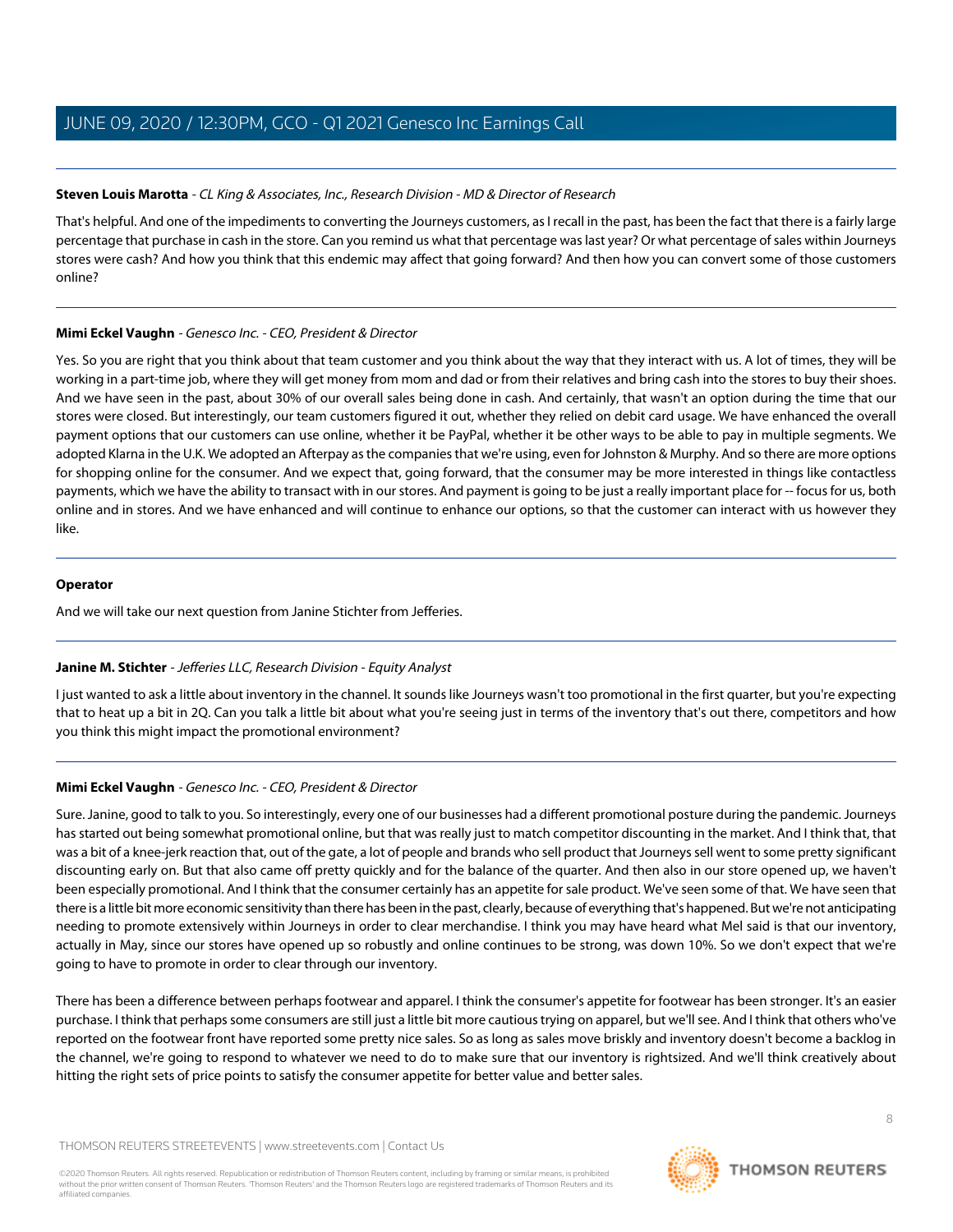## **Janine M. Stichter** - Jefferies LLC, Research Division - Equity Analyst

Okay. Great. And then just as you go through your negotiations with your landlords, any changes in how you're thinking about the long-term size of the fleet, just kind of given what you're seeing with the migration online?

## **Mimi Eckel Vaughn** - Genesco Inc. - CEO, President & Director

Yes. So I think you've got two questions in there. One is just negotiations with landlords and then overall size of the fleet. So we spent a significant amount of effort during the last few months with our landlord partners. It's been a key initiative since rent is the biggest expense item on our P&L outside of the cost of goods. We pay more rent per square foot because we believe we need to be in the right locations. It's more than selling salaries. And to define the rent discussions, the way we've been thinking about rent is that we are paying rent for traffic in shopping centers that will drive and generate sales. And the pandemic brought about two problems: One is that stores were closed, and there was no way to generate sales. And then secondly, stores that are opening are opening on different schedules, and there's a large variation in terms of how they're performing. Some are performing really well. Our average is good, but some are performing well below average. And that points to the need for rent relief while stores are closed and also variable rent helps to share the risk and the uncertainty of how stores are going to perform, going forward. We've made some progress, mostly with smaller landlords. Some of the larger ones have just been waiting to understand the reopening better.

In terms of how we think about the fleet. Going into the pandemic, I think we've shared with you before that we perform well across A, B and C locations. And in fact, our C locations are more profitable on a 4-wall percentage basis than our A locations. Interestingly, our B and C locations have actually performed more strongly since they have reopened. All have been good, but B and C shoppers, I think, have fewer options. And so they have been flocking back into malls. So to say specifically how are we thinking about our fleet, we have been shrinking square footage over the last few years. I think that, that will continue. And the number of stores that we have opened will be very highly dependent on the rent structures and the rent deals that we have in place. One of the really positive effects of store reopening as we've seen huge productivity in our overall labor model, and we have been able to with reduced store hours. And also with how much higher conversion we have seen that we've gotten a lot of productivity out of our store force and using things like workforce management and traffic counting has allowed us to manage that really allowed our operations team to do a great job of managing that ramp back up. And so selling salaries has been been okay as far as the economics go, but it really is rent that is the highlight and that will dictate the number of stores that we will keep open.

## <span id="page-8-0"></span>**Operator**

Our next question will come from Mitch Kummetz with Pivotal Research.

## **Mitchel John Kummetz** - Pivotal Research Group LLC - Senior Analyst of Footwear, Apparel Vendors and Retailers

Let me just start on Q2 to date. Is there any way you could quantify the performance like the first 5 weeks of the quarter, either in terms of kind of a sales number or an overall comp number?

## **Mimi Eckel Vaughn** - Genesco Inc. - CEO, President & Director

Yes. So look, Mitch, I think that that's -- it's early days, right? We've just expanded a whole lot of effort around opening up of our stores. Let me give you a little bit more color. So Journeys we've got about 80% of our fleet open right now. Traffic has been down a lot. I'd say it's running down in the close to 20% range. I think that's better than some of the numbers that I've seen on the mall on average that younger customer has just had a lot of appetite to come back into the mall. We've seen much higher conversion and higher transaction size. We've seen family shopping together, as I said, more multiple purchases. And we've seen, as we said, positive comps and nicely positive, I mean, even in the double-digit range. Stores tend to open up really strongly, and I think that's the measure of pent-up demand, and then they'll trend over time to a more normalized levels. Some of the other things that we've seen or we've seen a change in just overall traffic patterns, weekends are usually really good for us. We've actually seen strong traffic on weekdays. Weekends were the ones that have the power hours, but now we're seeing power hours during the week

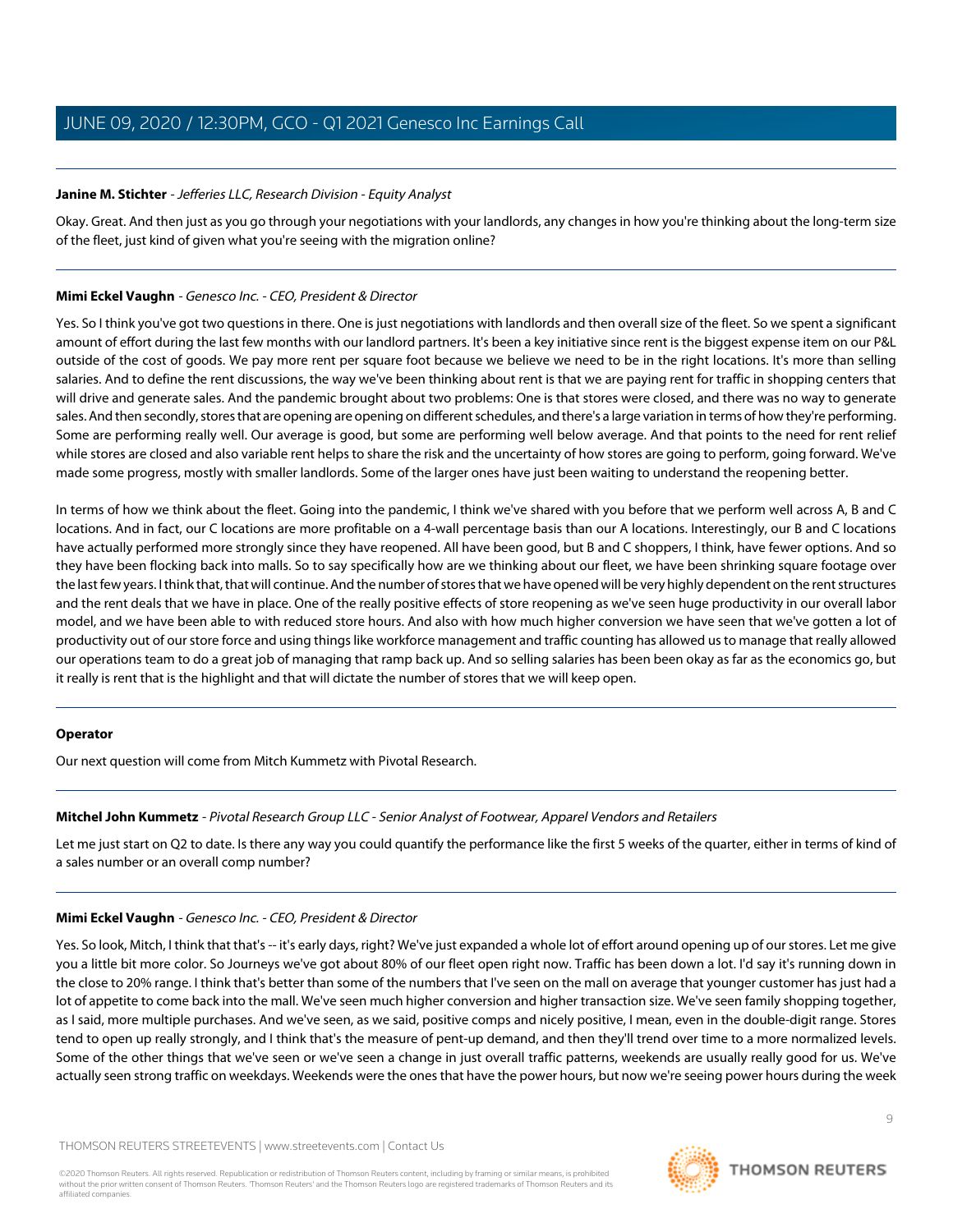in the afternoons. People are coming to shop from 12 to 5 or 12 to 6. We're also seeing some of our smaller markets perform well. There have been some strong states. Interestingly, California and the Midwest to the South have been strong. Places like Ohio and Illinois, Indiana, Tennessee, have been strong. The weaker states have been highly tourist destinations like Hawaii. Florida has been weak. Places like Orlando have been weak. Places like Miami have been weak. Texas has been flattish so far. So every day, every week, we're absorbing where we are, and we're pleased with the Journeys' performing in particular. We've talked about Johnston & Murphy being a bit more slow to ramp up. I think the major difference has been the quantum of traffic and and Johnston Murphy is seeing a lot less traffic than journeys has been seeing conversion is strong. But that customer's mind is elsewhere right now. It's on pandemic. It's on the economy. It's on taking care of their family. And they're working at home. So we've seen some pretty big differences in J&M and the reopening. But like the last -- like the Great Recession, J&M had 9 fantastic years on a run after absorbing the impact of the Great Recession. And we're sure that, that business will build strongly over time and get back to historical levels.

## **Mitchel John Kummetz** - Pivotal Research Group LLC - Senior Analyst of Footwear, Apparel Vendors and Retailers

Okay. And then Mel, on Q2, I just want to hit on a couple of the things that you mentioned. So I think you said sales higher than Q1. And I'm wondering why that would be? I think in the past, Q2, Q1, sales-wise looked pretty similar. So is that really a function of more stores open for more days in Q2 than Q1? Or is there something else that play there? And then you kind of spoke to gross margin and SG&A, and I'm trying to understand whether or not in the second quarter, you expect EBIT to be higher or lower than Q1?

## **Melvin G. Tucker** - Genesco Inc. - Senior VP of Finance & CFO

So with the Q2 sales, we expect them to be high, and I think that's really more a function of store count. If you look at the first quarter, we were closed pretty much half the quarter, made up for some of that with e-comm. And if you look at where we are right now, roughly 2/3 of the stores are opened with more stores opening, and we should be close to fully opened by the end of July. So as we continue to open stores and they're opening nicely, as Mimi mentioned, with the Journeys stores comping up positive and e-commerce continuing to comp positive, we set a unit volume record in the month of April only to exceed that in the month of May. So that's more a function of just the timing of when our stores are opening and the fact that we're going to have more store open days. And then the stores are opening very strong at Journeys.

## **Mimi Eckel Vaughn** - Genesco Inc. - CEO, President & Director

I'd just to add one thing to that before Mel just talked about gross margin and SG&A. The way to think about it, Mitch, is that I think that some of the demand, we would have otherwise gotten in April. The end of March and April actually got pulled forward into the months of May and June. And we expect that, that spring shopping, that typically would have happened earlier, is going to -- it's still going to happen -- it's just going to happen in the second quarter as opposed to the first quarter. And then just to talk a bit about gross margin and SG&A?

## **Melvin G. Tucker** - Genesco Inc. - Senior VP of Finance & CFO

Yes. So on the margin line, we do expect margin will be a little lower in Q2 than it was in Q1. And really, this is a function of the fact that our e-comm penetration is exceptionally high right now. Shipping and warehouse expenses run along with that. The variable cost structure in e-comm is going to drive more cost in that regard, and it flows through the margin line. Also in the U.K., it's been very promotional. And we expect that it has continued for much of the quarter, and we expect that will continue. And then the last thing is I think there's going to be some pressure regarding inventory reserves, and it's just math in terms of if you look at how we value our inventory, it looks at weeks of supply and when the stores close, some of those numbers have come up. So we think there might be a few reserves that we might have to take in the second quarter. But at the end of the day, it's going to be a little lower than what it was in the first quarter. As it relates to SG&A dollars, we think that we're probably going to be in line with Q1, but we're probably going to be below Q2 dollars. And this is really just a function of us continuing to save on the things that we've saved previously. The biggest savings was in our selling salaries. We continue to save on the rent line with the U.K. property tax credits that we're receiving for government relief. And we're also going to save on percentage rent as well. So those lines will provide significant benefit. But at the end of the day, until the stores return to full volume, we're still going to be running below last year's level in terms of SG&A cost.

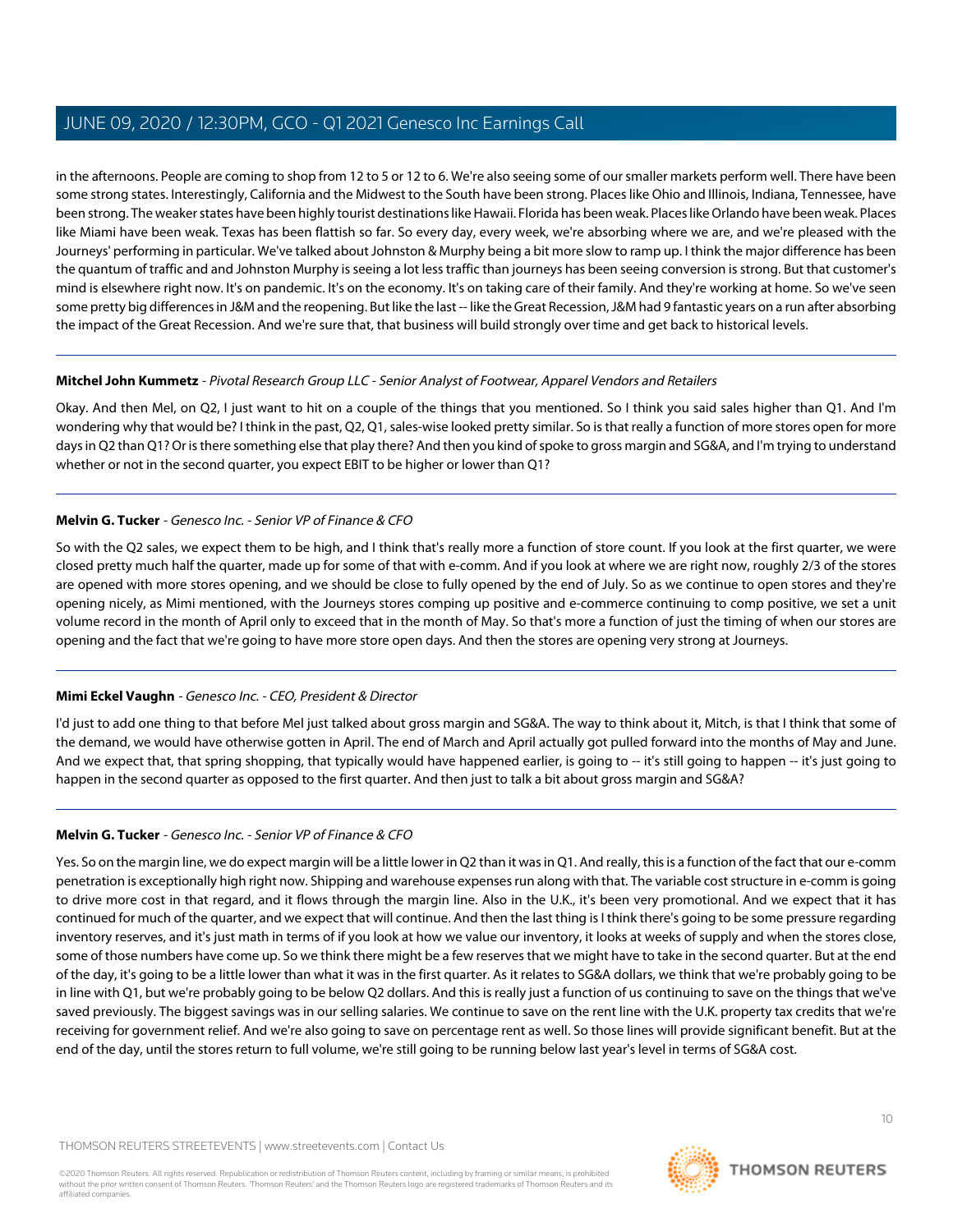## **Mimi Eckel Vaughn** - Genesco Inc. - CEO, President & Director

Yes. It's pretty dynamic, though. I think that, as you've heard, we've opened more stores and part of the ability to save expenses during the first quarter was a result of just having our stores completely closed. So it's really a dynamic relationship between how many stores we have opened and operating and what our expense structure is. We're working hard to -- in light of the loss sales through the course of the year to manage expenses really carefully, and we'll continue to do that through the course of the year.

## **Operator**

<span id="page-10-0"></span>(Operator Instructions) We will take our next question from Sam Poser with Susquehanna.

## **Samuel Marc Poser** - Susquehanna Financial Group, LLLP, Research Division - Senior Analyst

I quess the first question I have is what -- you haven't talk about this, but could you give us some idea of what percent how big the e-commerce business is right now? What percent of your sales it was in the first quarter by brand or by (inaudible) or in total, so we can have some idea just to help us modeling and get some idea of at least some piece of the action we can review more carefully?

## **Mimi Eckel Vaughn** - Genesco Inc. - CEO, President & Director

Yes, Sam, I hope you're doing well, too. The way to think about e-commerce and how big the business is that just the 64% comp in the first quarter. I think that looking at it, as we traditionally have, as a percentage of overall sales, probably isn't the right way to look at it these days just because so many stores were closed. The volumes were pretty astonishing in the -- in May. We talked about being up 300%. And I think that we're going to sustain some of that level of increased volume. But again, there's no question that stimulus money helped to propel those sales. And so last year, we were tracking to have e-commerce to be about 15% of our overall retail sales this year. I think, again, those proportions might not be meaningful. But I think that we will -- certainly, last year, we were growing our e-comm business at 20% in the first quarter. We grew at 64%. So I think the right way of thinking about that is is somewhere between that 20% and 64% is where we're going to end up being for the year.

## **Samuel Marc Poser** - Susquehanna Financial Group, LLLP, Research Division - Senior Analyst

So I understand that. But I guess my question is, last year, was e-commerce 15% of sales last year? Or in Q1, how much...

## **Melvin G. Tucker** - Genesco Inc. - Senior VP of Finance & CFO

It was about 13.

## **Mimi Eckel Vaughn** - Genesco Inc. - CEO, President & Director

It was about 13% last year. We got a lot of variation across the quarters because there's a lot higher penetration in the fourth quarter. And we anticipated that we would hit about 15% this year. And look, if sales were normalized, we grow at more than a 20% rate, which is what we were growing at prior to the pandemic. So store sales are going to be down a lot, Sam, so the denominator is going to be less. And I think what's important is just to think about how much growth we're going to get out of e-com in terms of dollars.

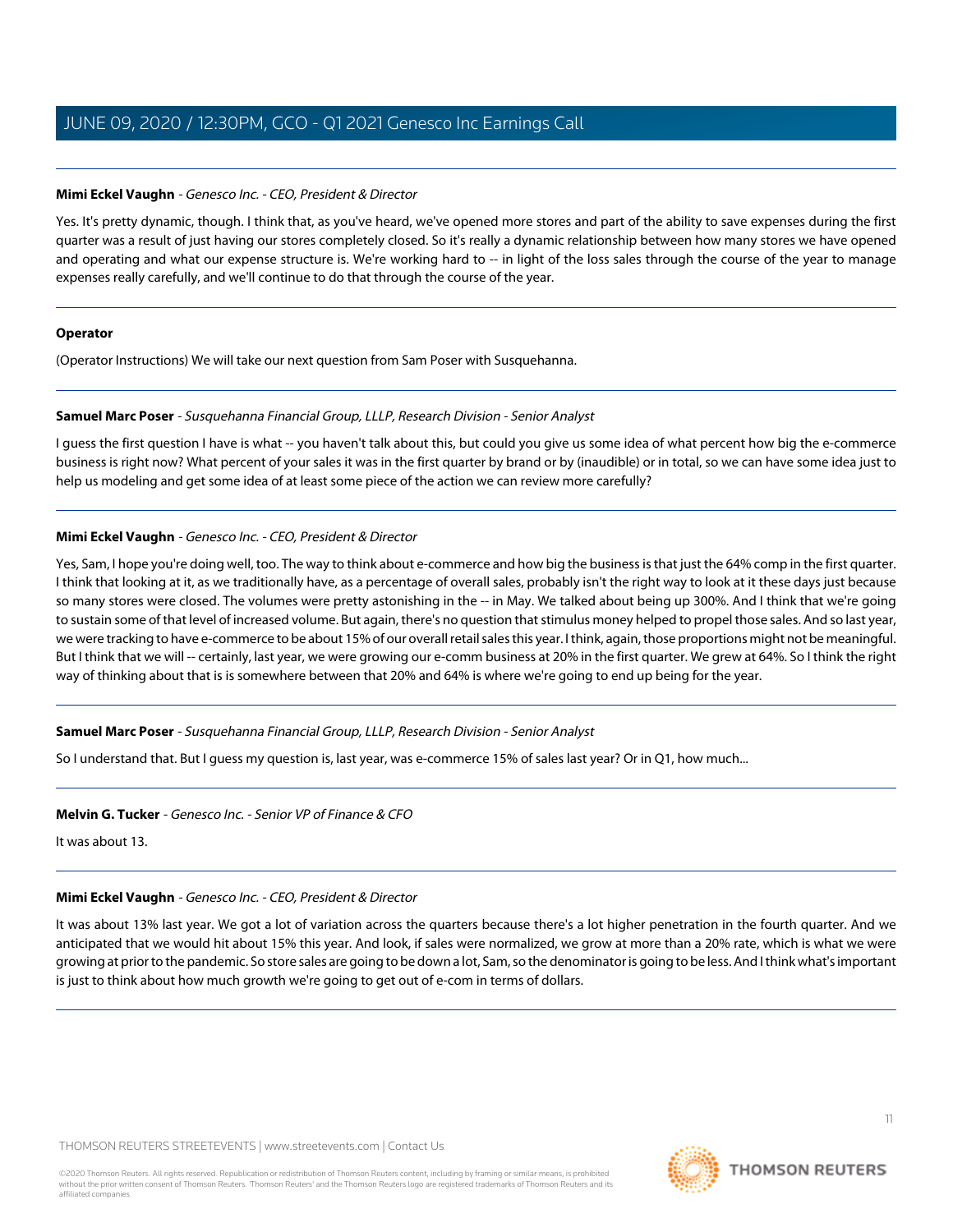## **Samuel Marc Poser** - Susquehanna Financial Group, LLLP, Research Division - Senior Analyst

That's what I'm trying to figure out. So could you tell us by quarter of last year, what percent e-commerce was or what the e-commerce sales in dollars were by quarter last year? So we can at least have something to work with that because the stores have been closed.

## **Mimi Eckel Vaughn** - Genesco Inc. - CEO, President & Director

Sure. So in terms of by quarter for last year, we'll have to give you the specific numbers. I think altogether, the -- as we said, e-comm was about 13% last year. E-comm is 50% higher in the fourth quarter, so I think you can back into the numbers for the first 3 quarters.

## **Operator**

<span id="page-11-0"></span>And we will take our next question from Jonathan Komp with Robert Baird.

## **Jonathan Robert Komp** - Robert W. Baird & Co. Incorporated, Research Division - Senior Research Analyst

Maybe just one follow-up to the last question. I mean if e-commerce, I know you said it was planned originally to be 15% of sales this year. If it were to go something much higher, 20%, 25% plus, can you maybe just talk about the margin implications of VAT and thinking about getting back towards 4% or 5% operating margin over time, how the e-commerce mix is going to impact that?

## **Mimi Eckel Vaughn** - Genesco Inc. - CEO, President & Director

Sure. That's a great question, Jon, because e-comm definitely has a different set of economics than our stores do. And I think I'd start by saying that our digital business is profitable. We have typically run our e-com channel to be profitable. And I think that, that is a result of traditionally not overspending on marketing just for this sense of driving sales. We also utilize other practices to ensure profitability like threshold for free shipping. E-comm is a more profitable channel than stores based on the way that we do our allocation. And so we actually leverage the investment we've been making over a wider base of sale. If we go to 20% to 25% of sales, we will grow e-comm . And we saw that in the first quarter. We actually saw that as we looked at the financials from May as well that e-comm is adding positively and profitably. So it isn't the case that for every e-comm sale we make that we hurt profitability. The challenge for that is that we also need sales in stores because of the heavily fixed expense base. Our expense base in stores is about 70% fixed. And so it's -- if all we did was grow e-comm a lot more and held store sales constant, we would become more profitable. But with the loss of store sales, that's really what ends up impacting the overall P&L.

## **Jonathan Robert Komp** - Robert W. Baird & Co. Incorporated, Research Division - Senior Research Analyst

Okay. That's helpful. Maybe just one follow-up to that, Mimi. As kind of get past the period now where there is maybe a lot of natural traffic moving towards online. Do you have any view on the competition and the cost to drive the online traffic, what might happen?

## **Mimi Eckel Vaughn** - Genesco Inc. - CEO, President & Director

Yes. Well, your point -- good point. Your question is a good question because we were seeing that the cost of certainly new customer acquisition and even paid search was going up pretty significantly. And part of what we saw during the pandemic is that while we increased our ad spending, that return on the ad spending was very strong. And I think that with more people interested in shopping online then you're spending dollars, even if you were spending the same amount would become more effective because there's more opportunity to be able to drive sales. Look, I think that, as in anything else, that things tend to normalize. I think that some customers will convert permanently to shopping e-comm. I think that we've probably accelerated the trends that we were seeing by 2 to 3 years. And so I think that what we'll end up normalizing is that paid search costs will end up normalizing to the new levels. I would hope we'll continue to see some of the increases in productivity, at least for the time being.

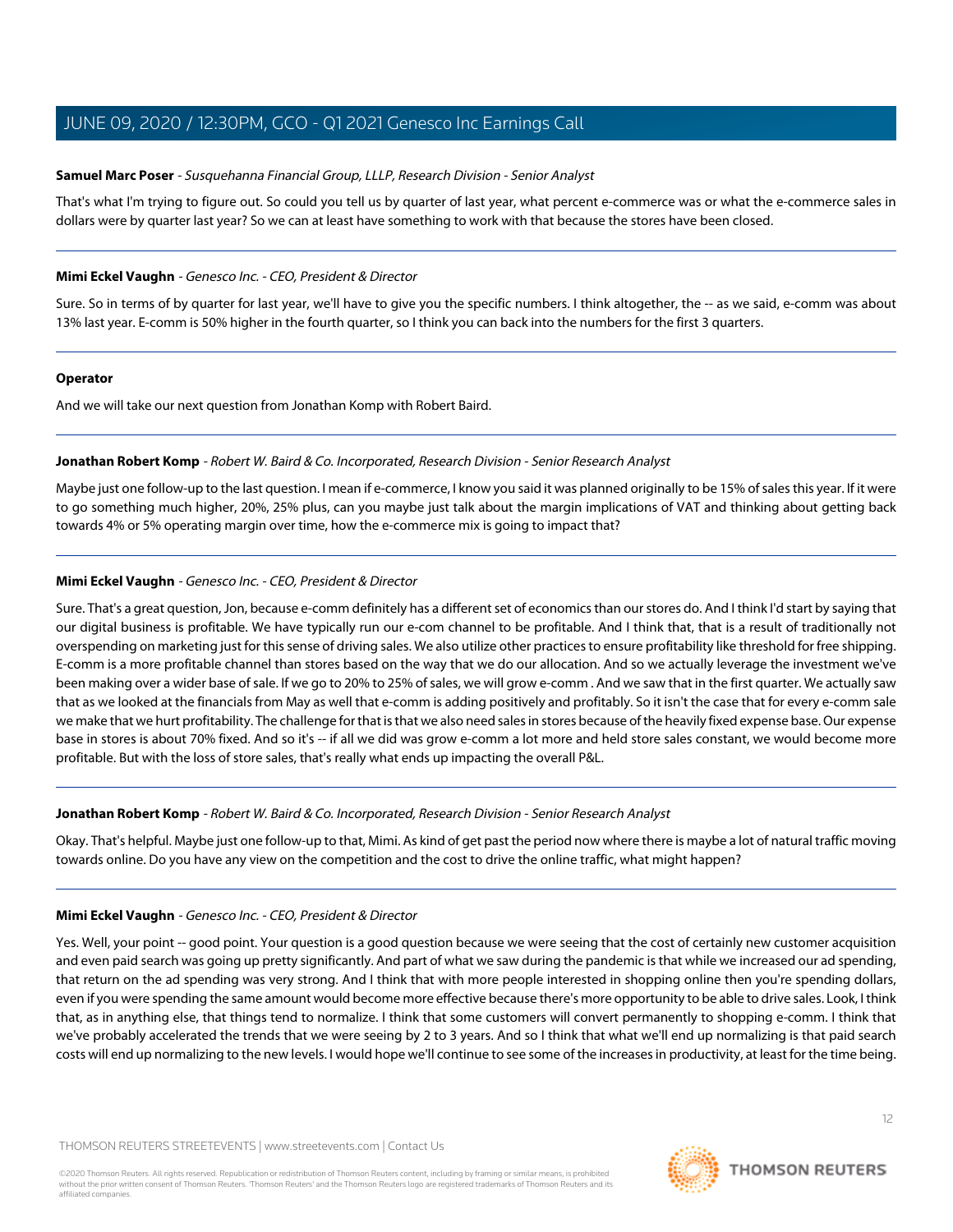## **Jonathan Robert Komp** - Robert W. Baird & Co. Incorporated, Research Division - Senior Research Analyst

Okay. That's really helpful. Just last one for me. On J&M, could you just maybe remind us how much today you'd say is more casual styles versus more traditional? And just how you see kind of the current trends with consumers being at home playing out for that brand and what you're doing?

## **Mimi Eckel Vaughn** - Genesco Inc. - CEO, President & Director

Sure. I think that you know that J&M has traditionally been known as a dress resource. But over the last 10 years, we have done a -- the J&M team has done a tremendous job of not on;ly proliferating the footwear styles into more casual product, but also selling a lot of apparel and accessories. And what we have seen most recently is that the dress shoe business has been declining and that's because consumers have really liked some of the hybrid products that we have put out there with the athletic bottoms, but more dressy uppers. And so the growth that we have seen have been around casual and dress casual truck footwear is proportionately a lot less than our casual -- and dress casual today. If you look at our overall assortment, casual footwear is, by far, have the largest penetration in the first quarter, followed by dress casual and then dress footwear after that. And so our penetration of dress footwear is just a percentage has come down over time. And so we have less exposure to the dress category than we had in the past. In terms of consumers being at home and how is that going to play out for fashion, I mean, we definitely have seen that it's comfortable to be at home that we've seen some nice responses online to certainly anything related to comfort. We have a tremendous assortment of shirts. You're having to drop up your top and not necessarily bottom, so we have a tremendous assortment of shirts in our spring line, both conversational prints. Our knits have performed really well. And so that has been -- what has been driving our business for now. A lot of folks are sitting at home in their slippers, or no shoes at all. And -- but over time, again, we expect that as people get back to work, as people get back to a more normal lifestyle that the J&M customers potentially will shift back into into purchasing footwear. And I expect that, again, as in everything else that these trends that we've been seeing will accelerate. So I anticipate that after the pandemic that our casual assortment will skew even more in the casual direction.

## **Operator**

And our next question will be a follow-up from Mitch Kummetz with Pivotal Research.

## **Mitchel John Kummetz** - Pivotal Research Group LLC - Senior Analyst of Footwear, Apparel Vendors and Retailers

I've got a couple of follow-ups. So first off, I just want to drill down on the inventory a little bit. I was hoping maybe you could speak to -- I don't know if you can give like a percentage of what you're holding that's seasonal, specifically sandals. Do you see any excess within kind of that business? I know Mimi you said that kind of maybe what didn't sell in Q1, we'll sell in Q2. But I'm wondering if there's any concern about sandals and how are you thinking about any excess there in terms of liquidating it versus maybe carrying it over, if it doesn't sell? And then also on the inventory, how are you guys thinking about kind of the seasonal side of your business for the back half? Are you concerned about a potential second wave? And maybe potentially getting caught with some excess boots. And so you're maybe planning that side of the business conservatively versus things that are more sort of core basic. So just that on the inventory, then I had another one.

## **Mimi Eckel Vaughn** - Genesco Inc. - CEO, President & Director

Okay. Great. So to speak to the percentage of inventory that is seasonal. I think about it more as the seasonal product in the spring and the summer is more the icing on the cake. We sell a lot of core product during the course of the spring and the summer, a lot of athletic product. I mean, our kids live in athletic shoes year-round. And so that's a big part of the assortment. Having said that, Journeys' had a really nice sandal package, and sandals have been driving sales. The customer is really taken with some branded stand offs and that seasonal assortment that during fit together was just really terrific of some fashion product. And so we are not worried about liquidating our sandal inventory and stores are opening up. That's some of what we're seeing as far as sales being risk around sandals. As far as seasonal inventory for the back half of the year, that's -- we sell boots in the back half. And so whether you want to call to seasonal or not, I think we think of this as a fashion. We will -- we continue to sell athletic year round. So we'll continue to carry some of our athletic assortment well into the back part of the year.